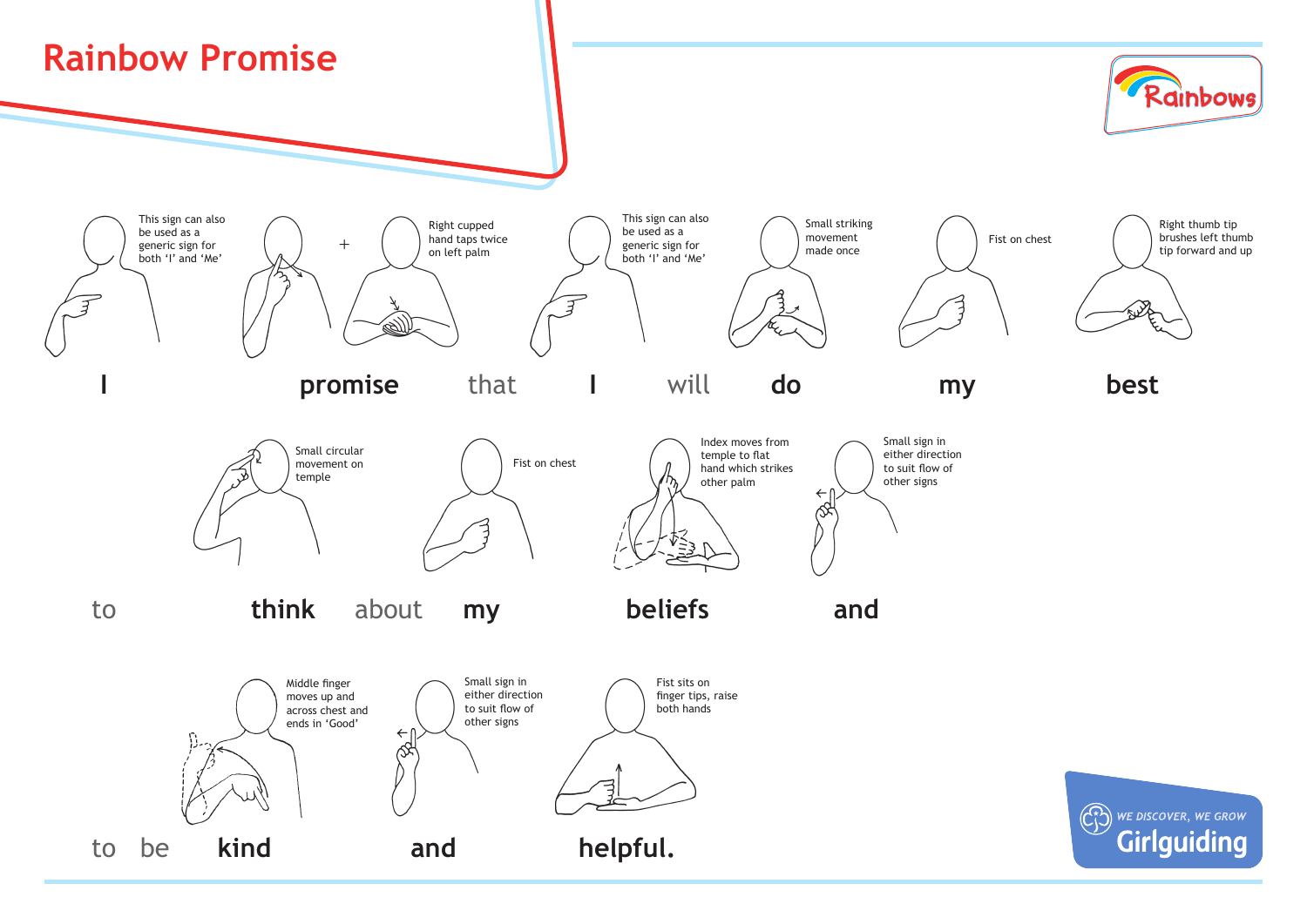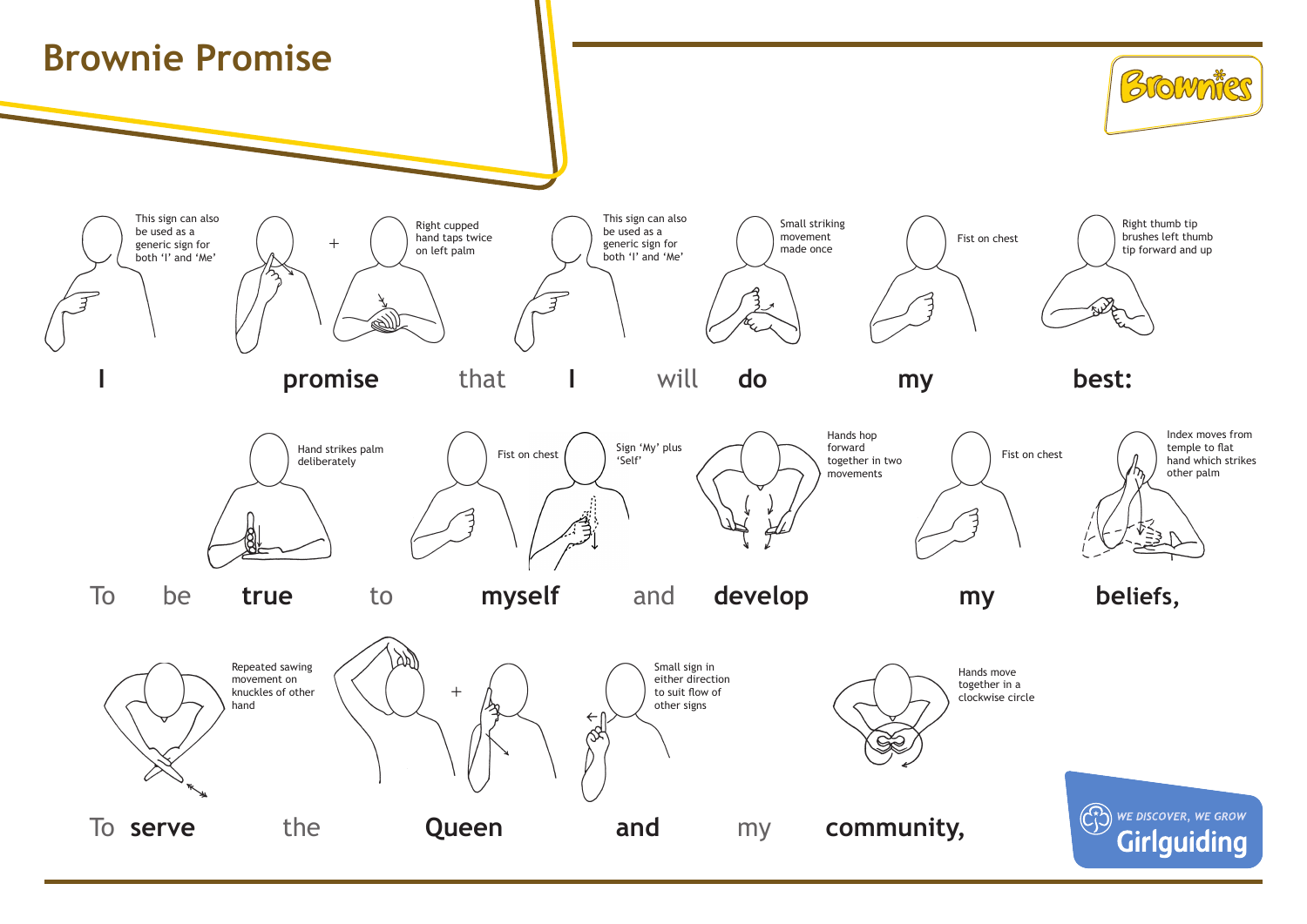## *Brownie Promise cont...*



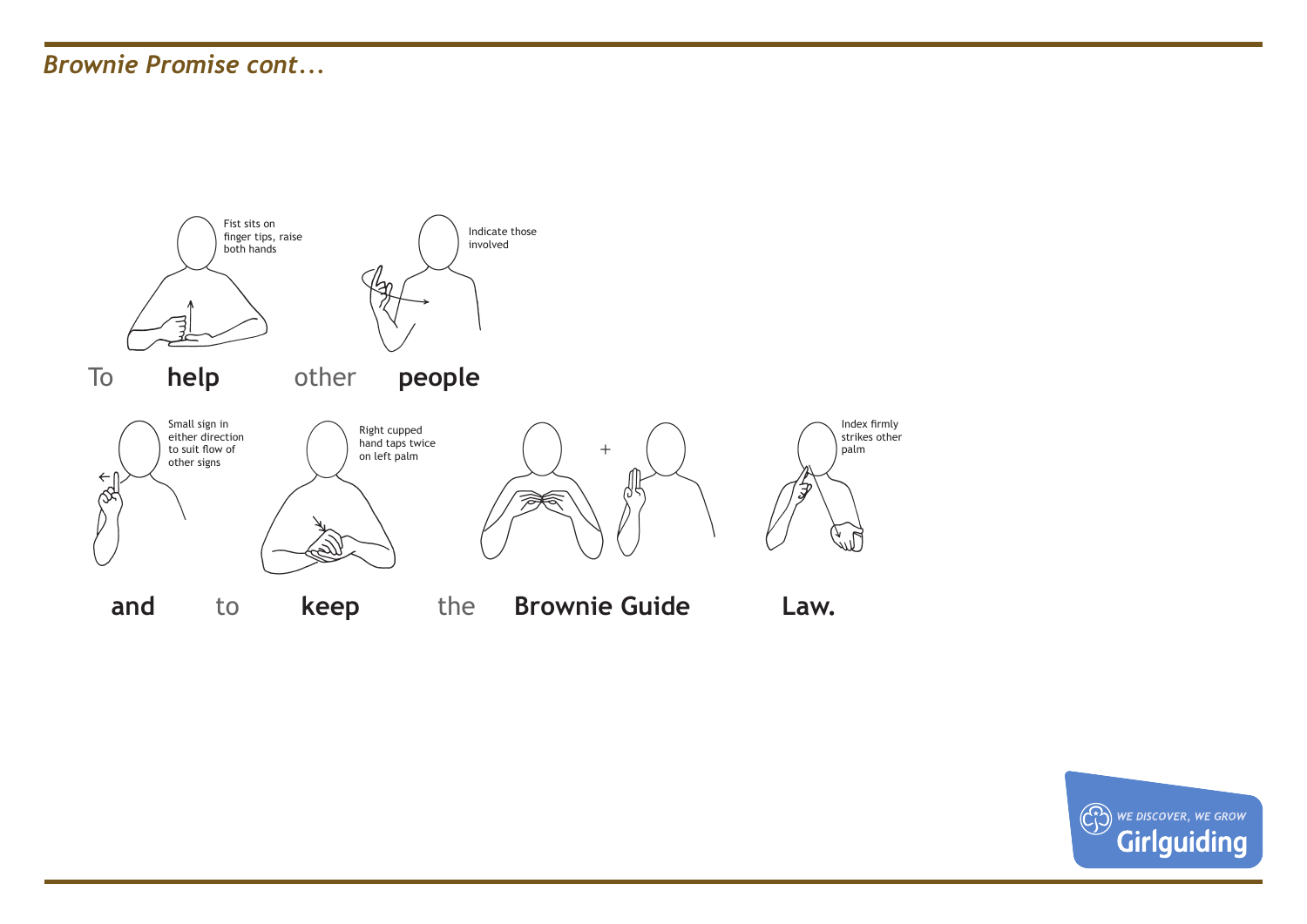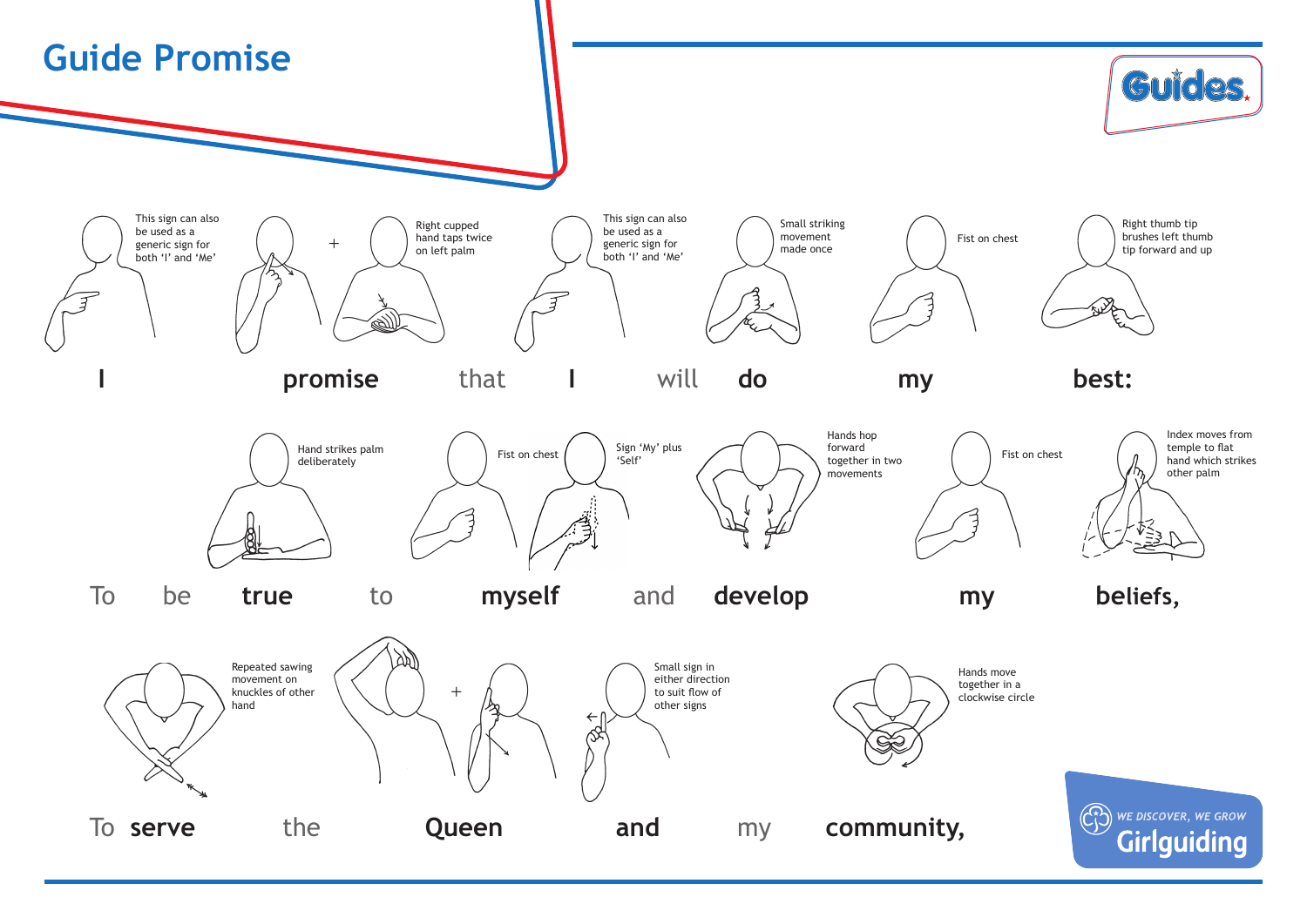## *Guide Promise cont...*



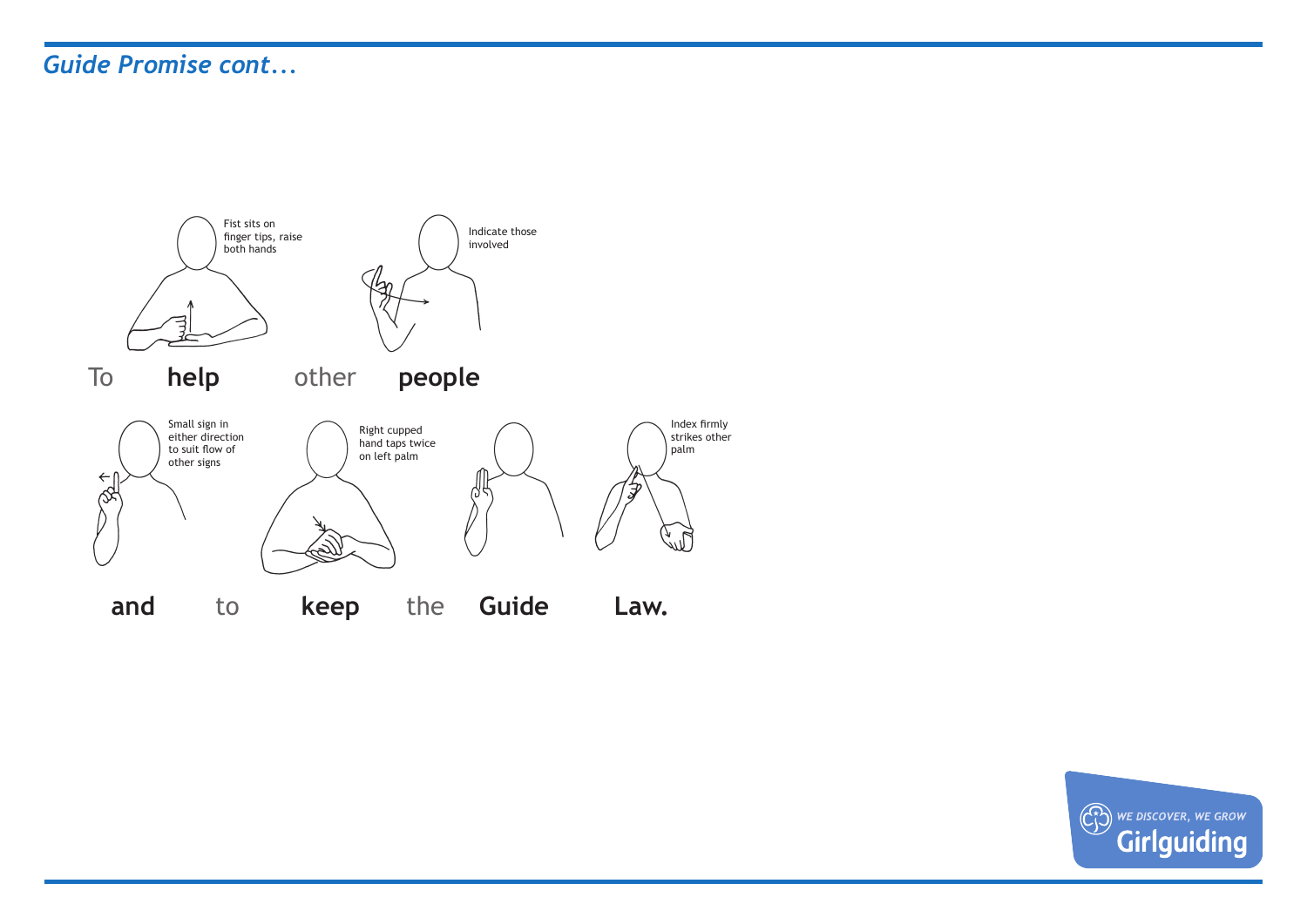